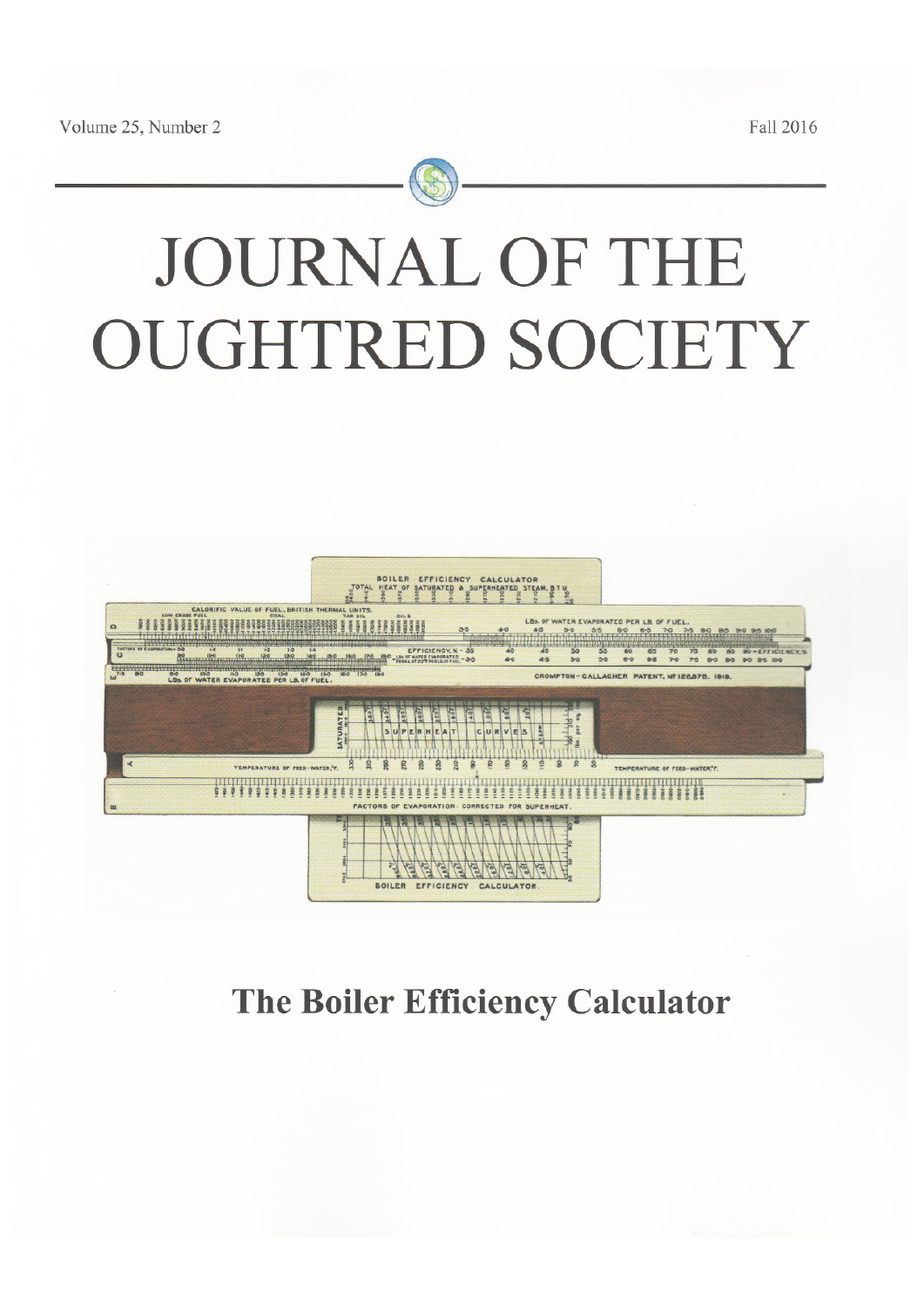*Stephan Weiss*<sup>1</sup>

Some issues of JOS ago I introduced a slide rule for calculations during the design of steam piston engines.<sup>2</sup> I will now go back a step within a steam power plant to the place where the steam comes from, the boiler system, and will describe a really unusual slide rule combination to calculate the efficiency of a steam boiler. From the beginning of industrial revolution up to now, steam is one of the primary sources for mechanical energy.

#### **The Basics of Water and Steam**

To understand what kind of calculations the slide rule helps to solve, explaining first the basics of thermodynamics of water, within this extensive field of science, is limited to what is absolutely necessary.



**Figure 1. Schematic T-S-Diagram for Water**

The boiler produces steam at an operating point with predefined high temperature and pressure. The stages the water runs through until becoming steam are commonly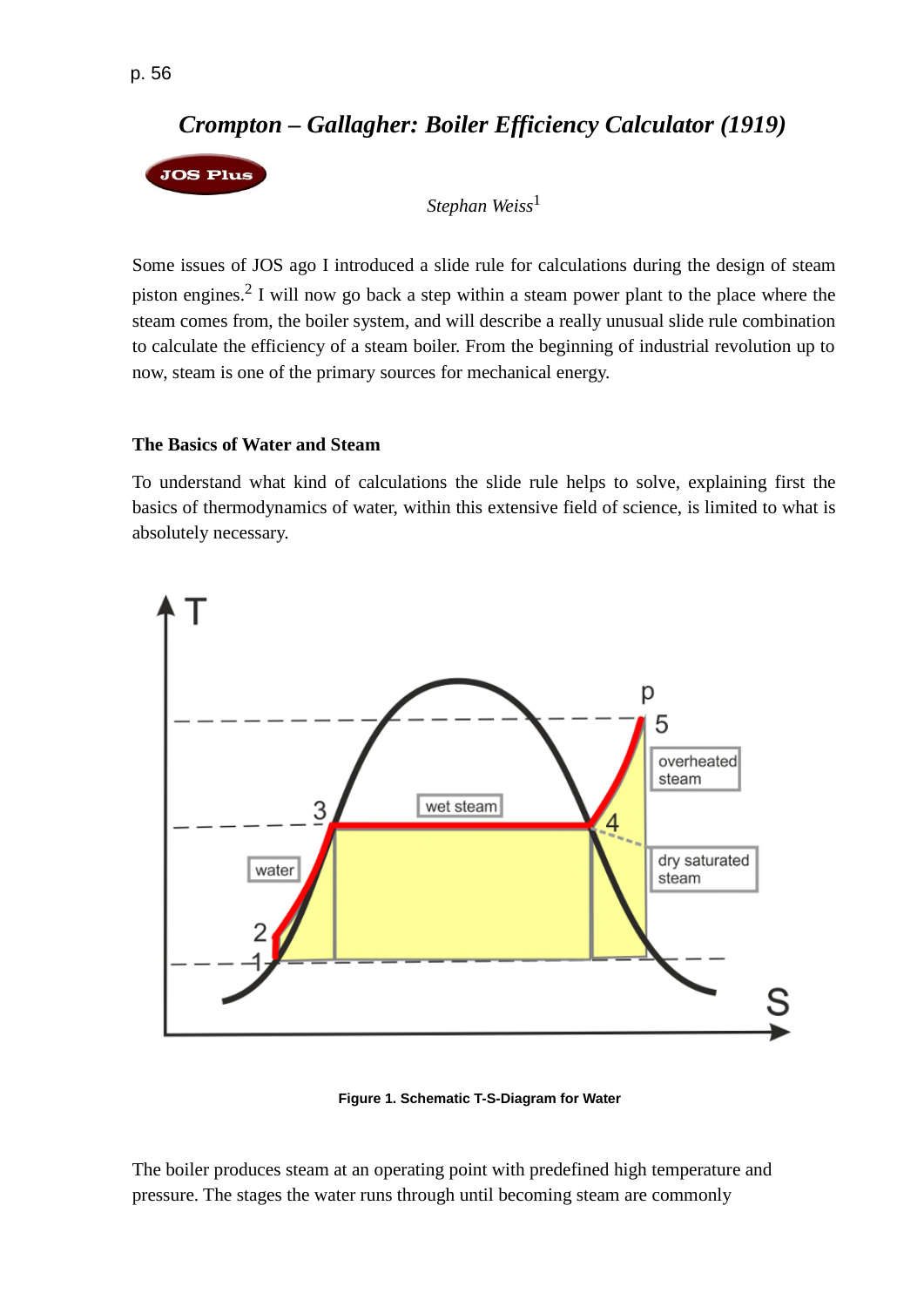demonstrated with help of a Temperature-Entropy-Diagram, called T-S-Diagram, and the distinctive points within (see Figure 1).When steam is extracted from the boiler to drive an engine this flow must be compensated by a continuous input stream of feed water at either ambient temperature or heated, which is pumped under pressure into the boiler (Figure 1, points 1-2).

Within the boiler the feed water is heated until reaching a temperature where the water starts to vaporize (points 2-3). The mixture of water and steam is called wet steam (ponts 3-4). During this stage the steam is heated further until all water has gradually vaporized at constant temperature. This stage should not be confused with evaporation, which only occurs below the boiling temperature and on the surface.

In the following process the dry saturated steam is overheated until the steam reaches the appropriate temperature in the boiler (points 4-5). Points 2 to 5 lie on an isobar with constant pressure p. All three processes, heat water, vaporize water, and overheat steam, need thermal energy, transferred from burning coal or other fuels, to the boiler system. The yellow areas below the different processes indicate the amount of thermal energy.

## **The Thermal Efficiency**

Efficiency is defined by output divided by input, here more precisely thermal efficiency by the ratio of useful output energy to heat-energy as input, expressed in energy terms.

Due to the first law of thermodynamics this ratio has a value between 0 and 1, in percentage between 0% and 100%. In reality thermal efficiency is significantly smaller than 1 because of heat loss or alternate forms of energy generated unintentionly. The thermal efficiency of a power plant influences the costs of steam production and has therefore always been a feature the designers drew attention to. $3$ 

The efficiency of power plant steam boilers cannot be easily quantified or compared with other systems because thermal input and output depend on different variables. The named slide rule allows five of them as input:

- \* boiler pressure,
- \* temperature of superheated steam,
- \* temperature of feed water,
- \* water evaporated per lb. of fuel,
- \* calorific value of fuel.<sup>4</sup>

These variables are measured during a test for thermal efficiency. To compare the results they must be reduced to a common basis. This is done with standard conditions. They are defined thus: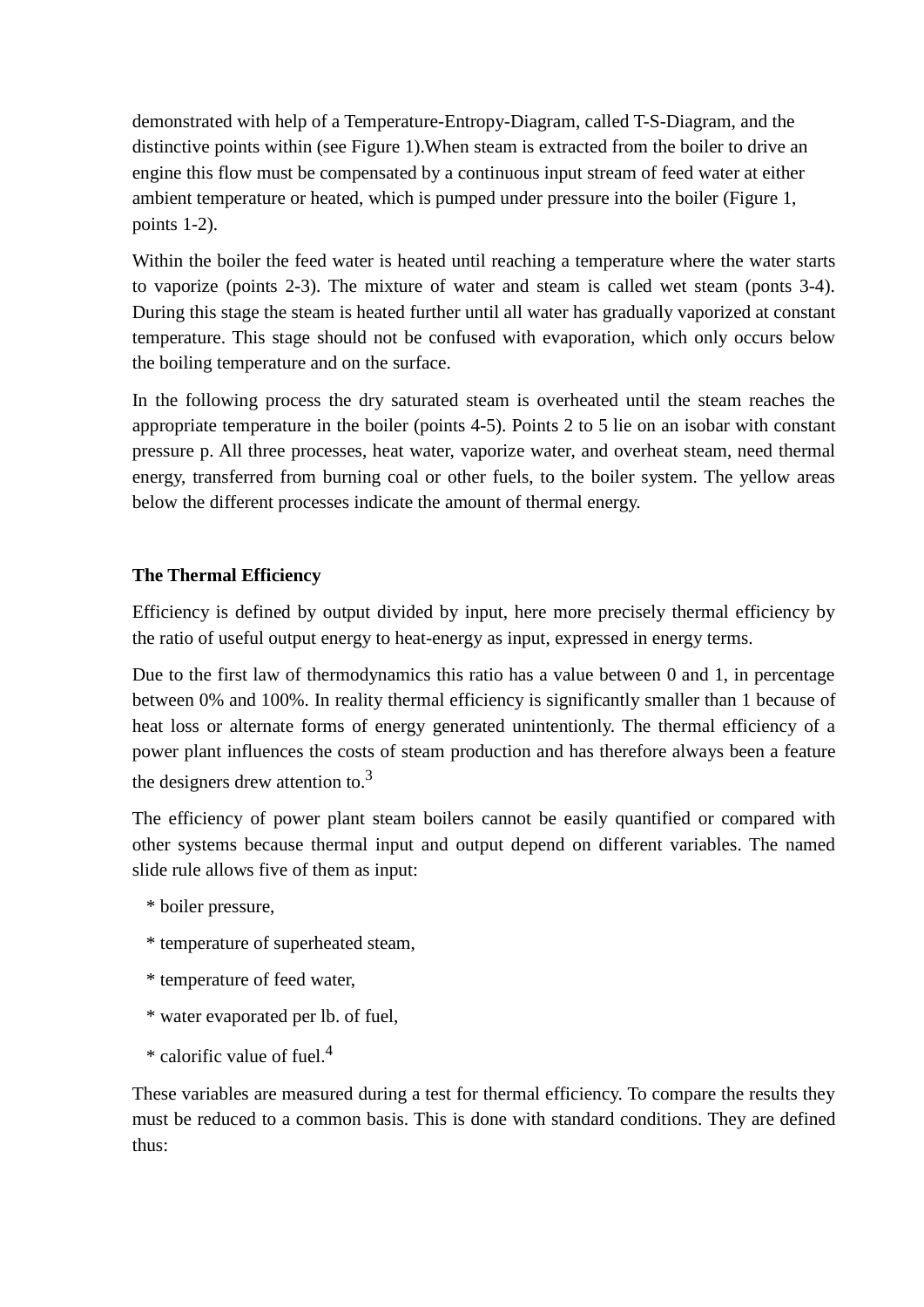#### Definition 1:

These standard conditions presuppose a feed water temperature of 212 degrees Fahrenheit and a steam pressure equal to the normal atmospheric pressure at sea level, 14.7 pounds absolute. Under such conditions steam would be generated at a temperature of 212 degrees, the temperature corresponding to atmospheric pressure at sea level, from water at 212 degrees. The weight of water which would be evaporated under the assumed standard conditions by exactly the amount of heat absorbed by the boiler under actual conditions existing in the trial, is, therefore, called the equivalent evaporation **from and at 212 degrees.**

#### Definition 2:

The factor for reducing the weight of water actually converted into steam from the temperature of the feed, at the steam pressure existing in the trial, to the equivalent evaporation under standard conditions is called the **factor of evaporation**. This factor is the ratio of the total heat added to one pound of steam under the standard conditions to the heat added to each pound of steam in heating the water from the temperature of the feed in the trial to the temperature corresponding to the pressure existing in the trial. This heat added is obviously the difference between the total heat of evaporation of the steam at the pressure existing in the trial and the heat of the liquid in the water at the temperature at which it was fed in the trial.<sup>5</sup>

The expressions in bold are used on the instrument.

#### **The Instrument**

The Boiler Efficiency Calculator was designed to calculate the thermal efficiency of a boiler system with the above named five variables and based on standard conditions. The US patent reads:

This invention relates to an apparatus for calculating the thermal efficiency of a steam generating plant and other data incidental to and involved in the process of determining the said thermal efficiency from the observations and readings commonly taken for that purpose.

The instrument is shown in Figure 2. The calculator is 25 cm long and consists of two parallel joined simple slide rules and a wooden chart that can be moved vertically between them. The nomograph on the chart holds two scales and a two-dimensional diagram. The instrument is marked with *Boiler Efficiency Calculator* on the chart and *Crompton - Gallagher Patent, No. 128,878. 1919.* on the body.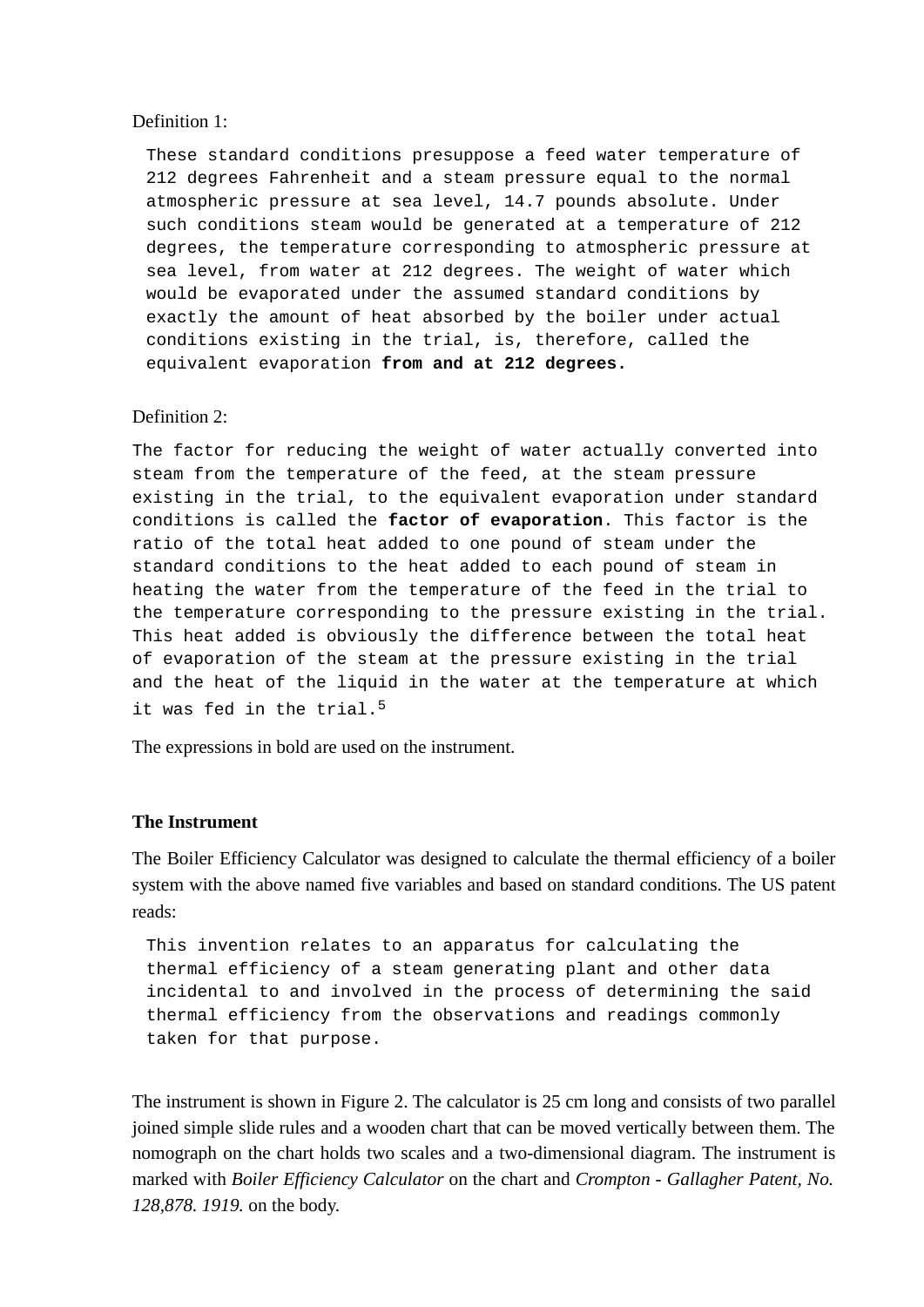The lower slide rule helps to calculate the degree of evaporation, the upper one finally leads to the thermal efficiency.



**Figure 2. The Boiler Efficiency Calculator**

The movable chart is used as replacement for a printed steam table. The chart contains a curve for saturated steam and 20 curves for overheated steam, marked with temperatures from 40 to 400 °F over temperature of saturated steam. The curves give their heat in B.T.U. (British Thermal Units)<sup>6</sup> on top edge depending on the boiler pressure written on the right side of the diagram. On the left side the temperature of saturated steam is given in relation to the scale on the right.

The named patent on the stock is not the only one that has been granted. There are also an US patent from 1922 and a French one from  $1921$ .<sup>7</sup> The latter uses metric instead of Brisish Standard units, but up to now I have never seen an instrument with such a lettering.

Shortly after application for GB patent the instrument has been improved, because French and US patent specifications include a third scale on the upper slide rule.

The instrument must have had a forerunner. In 1909 *The Electrician* reports about a Boiler Efficiency Calculator, a "novel type of slide rule", with four scales and "corrections" – what ever that may be. $8$  The instruction for use given there is almost in line with the later instrument. Crompton or Gallagher as inventors are not named.

## **An Example of Usage**

All three patent specifications from 1919 to 1922 give examples of usage, the English patent in a general way, the others with numbers. The example from US patent is copied hereafter. In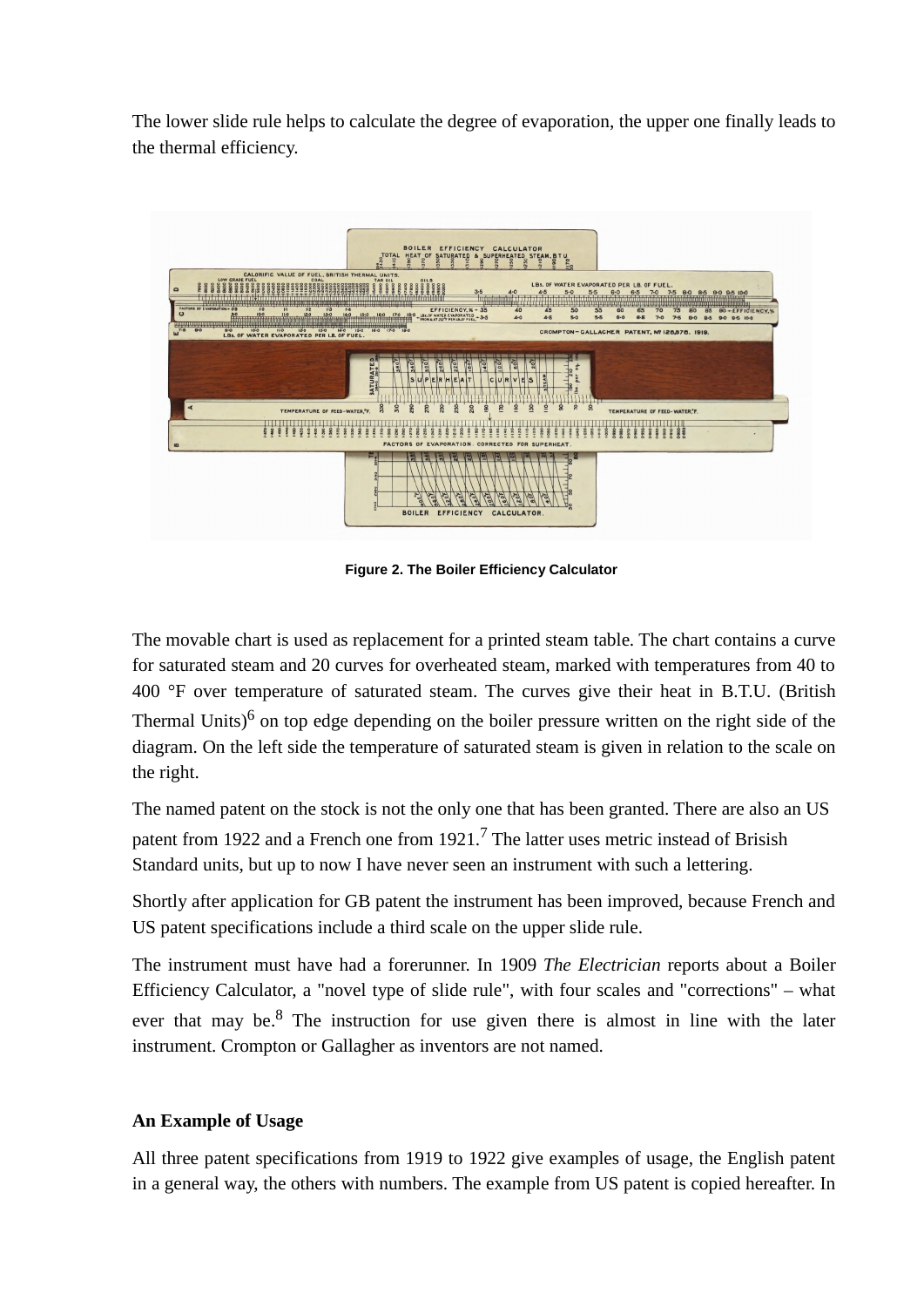contrast to the patent text the letters C and D on the real instrument I worked with are exchanged. Figure 3 follows this calculating example and shows the sequence of entries and readings on a real instrument. The readings and settings start with the yellow dot and end at the red enframed efficiency. Movements of sliders cannot be emulated in a single static figure; therefore, the positions of numbers match with their scales, but not with their exact positions there.

The readings during a test of a power plant are:

boiler pressure... 180 lbs. per sq.in.

- \* temperature of feed water econoizers... 100° F.
- \* temperature of superheated steam... 480° F.
- \* water evaporated per lb. of fuel... 7.5 lbs.

\* calorific value of fuel... 12800 B.T.U.



**Figure 3. Schematic Entries and Readings for a Given Calculating Example<sup>12</sup>**

The original instruction for use reads:

Move the chart F until the 180 lbs. pressure line lies along the inside edge of the scale A. At the left hand end of the 180 lbs. pressure line is found the temperature in F. of saturated steam at the pressure, viz 379.8° F. Deduct this figure from the observed temperature of superheated steam thus,  $480 - 379.8 =$ 100.2. Therefore the degrees of superheat are 100.2. Neglecting the decimal figure, find the 100° F. superheat curve and move slide A until the mark indicating the temperature of the feed water i. e. 100° F. is over this curve. The arrow-head on